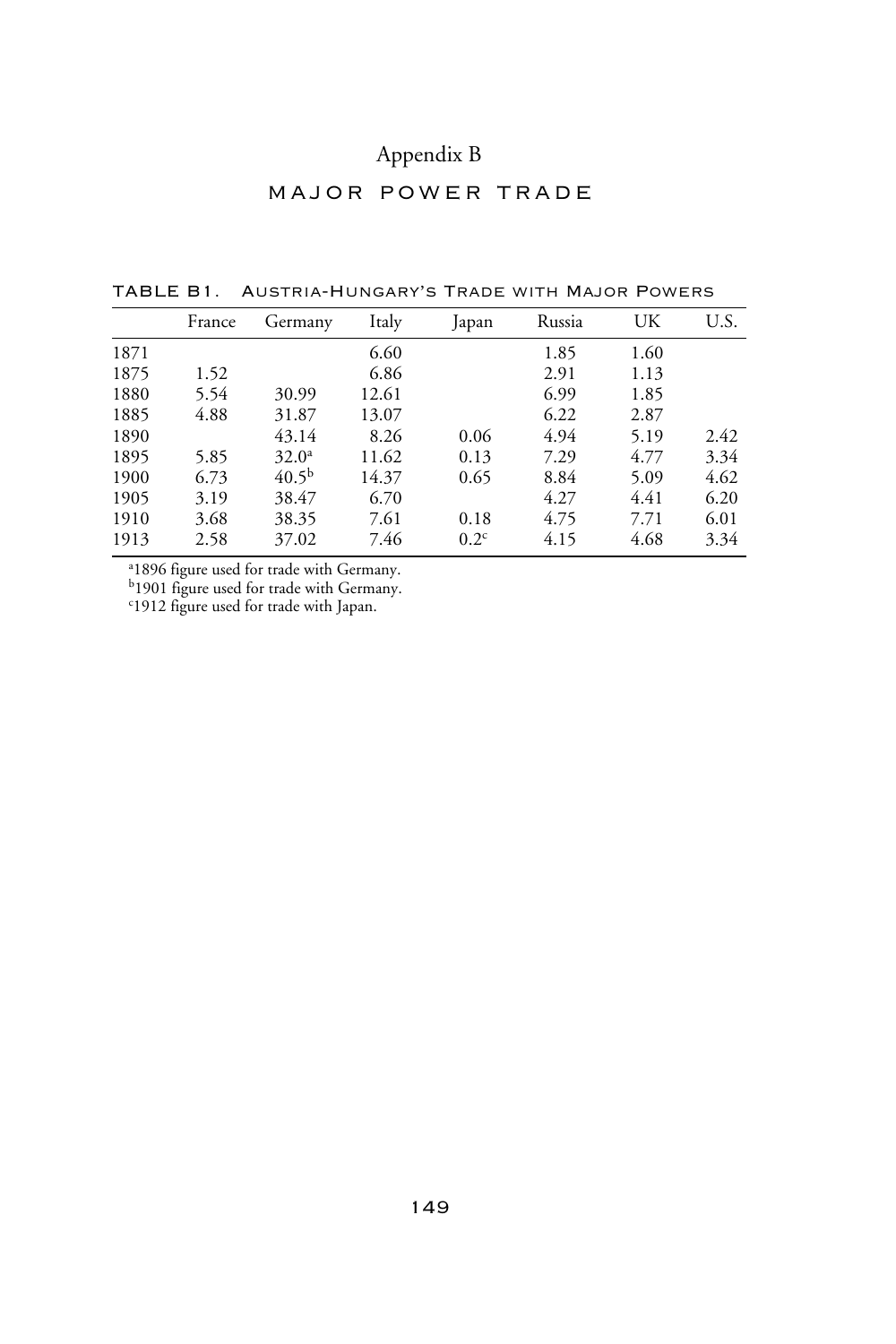| Pre-World War I        |                     |         |       |        |       |       |        |
|------------------------|---------------------|---------|-------|--------|-------|-------|--------|
|                        | Austria-<br>Hungary | Germany | Italy | Japan  | UK    | U.S.  | Russia |
| 1870                   |                     | 3.65    | 7.75  |        | 25.24 | 7.62  | 3.23   |
| 1875                   | 0.91                | 9.89    | 8.19  | 1.17   | 16.89 | 5.94  | 3.20   |
| 1880                   | 1.80                | 9.42    | 6.82  | 0.33   | 21.93 | 12.51 | 4.09   |
| 1885                   | 1.76                | 9.40    | 6.13  | 0.45   | 17.78 | 7.28  | 2.45   |
| 1890                   |                     | 8.46    | 3.32  | 0.77   | 18.91 | 9.84  | 2.95   |
| 1895                   | 1.34                | 9.51    | 3.68  | 1.68   | 22.80 | 8.51  | 3.76   |
| 1900                   | 1.50                | 10.13   | 3.46  | 0.79   | 21.39 | 9.16  | 3.55   |
| 1905                   | 1.19                | 8.00    | 3.05  | 0.68   | 15.68 | 8.67  | 2.77   |
| 1910                   | 1.51                | 10.62   | 4.02  | 0.94   | 14.86 | 8.51  | 3.58   |
| 1913                   | 1.08                | 11.67   | 3.40  | 0.98   | 14.10 | 10.55 | 3.98   |
| <b>Interwar Period</b> |                     |         |       |        |       |       |        |
|                        | Germany             | Italy   | Japan | Russia | UK    | U.S.  |        |
| 1920                   | 4.59                | 3.13    | 0.79  | 0.35   | 19.88 | 17.79 |        |
| 1925                   | 4.71                | 4.16    | 0.68  | 0.29   | 16.61 | 10.88 |        |
| 1931 <sup>a</sup>      | 12.24               | 3.49    | 0.49  | 0.95   | 11.76 | 8.01  |        |
| 1935                   | 7.77                | 2.73    | 0.79  | 1.69   | 8.52  | 7.32  |        |
| 1938                   | 6.73                | 1.36    | 0.68  | 1.18   | 9.14  | 9.37  |        |
|                        | Post-World War II   |         |       |        |       |       |        |
|                        | China               | Russia  | UK    | U.S.   |       |       |        |
| 1950                   |                     |         | 7.68  | 9.43   |       |       |        |
| 1955                   |                     | 1.01    | 6.47  | 7.74   |       |       |        |
| 1960                   |                     | 1.60    | 4.62  | 9.00   |       |       |        |
| 1965                   | 0.02                |         | 5.20  | 8.64   |       |       |        |
| 1970                   | 0.03                |         | 4.99  | 7.80   |       |       |        |
| 1975                   | 0.51                |         | 5.77  | 5.96   |       |       |        |
| 1980                   | 0.31                | 2.40    | 6.47  | 6.49   |       |       |        |
| 1985                   | 0.58                | 2.17    | 8.28  | 8.63   |       |       |        |
| 1990                   | 0.86                | 1.11    | 8.36  | 7.22   |       |       |        |
| 1992                   | 1.05                | 1.23    | 8.35  | 7.41   |       |       |        |

TABLE B2. France's Trade with Major Powers

a 1931 figures are used, since they are more complete than 1930 figures.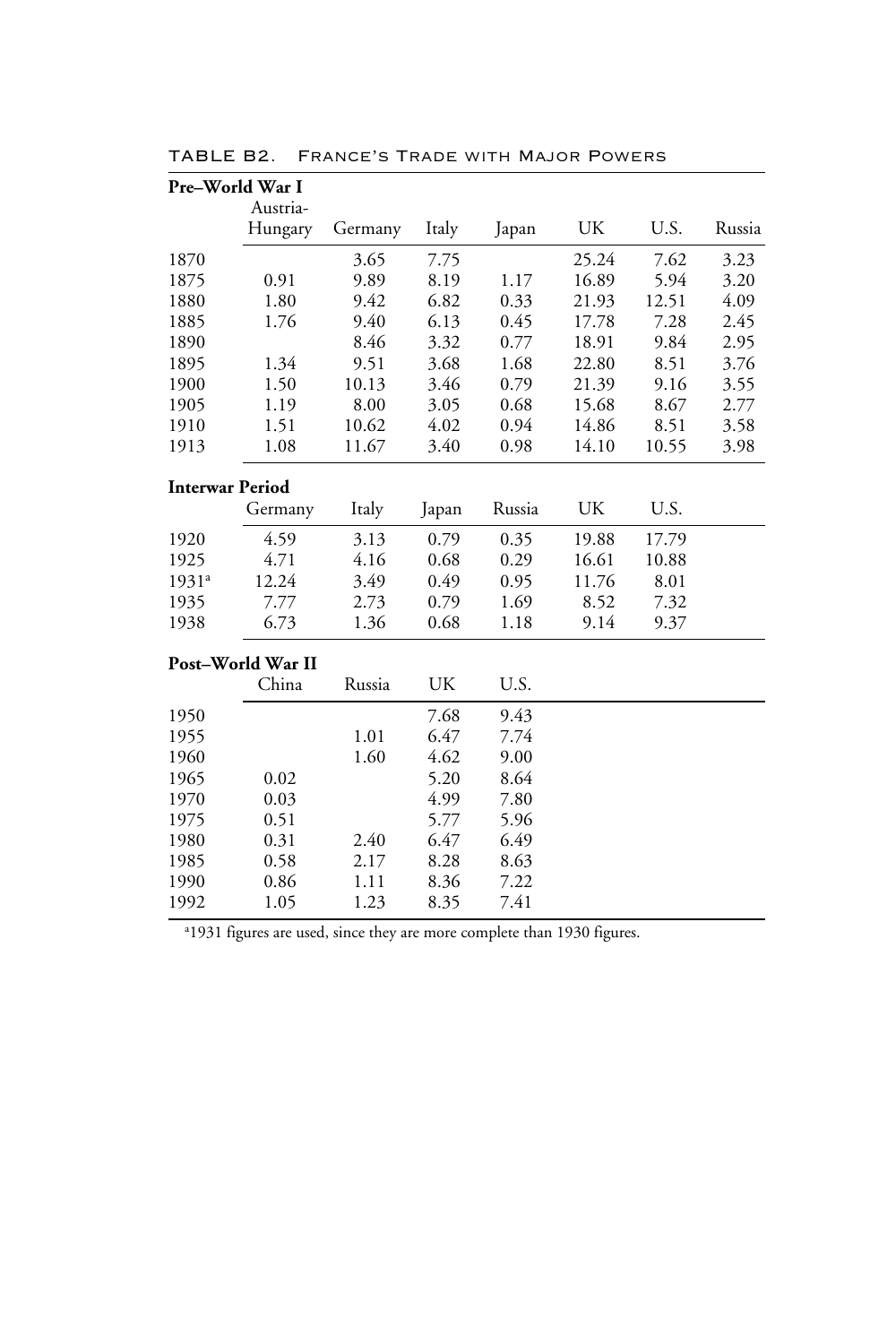|      | Pre–World War I        |        |       |        |        |       |       |
|------|------------------------|--------|-------|--------|--------|-------|-------|
|      | Austria-<br>Hungary    | France | Italy | Japan  | Russia | UK    | U.S.  |
| 1870 |                        | 4.19   | 0.33  |        | 14.82  | 21.22 | 6.96  |
| 1875 |                        | 15.04  | 0.90  | 0.07   | 20.68  |       | 7.65  |
| 1880 | 12.13                  | 11.36  | 2.04  |        | 9.62   | 14.82 | 6.50  |
| 1885 | 11.51                  | 9.42   | 3.15  | 0.15   | 8.42   | 13.89 | 4.74  |
| 1890 | 12.36                  | 7.39   | 3.06  | 0.42   | 9.74   | 12.21 | 10.91 |
| 1895 | 11.41                  | 6.84   | 2.99  | 0.69   | 9.99   | 12.73 | 10.46 |
| 1900 | 13.40                  | 6.72   | 2.91  | 0.63   | 10.08  | 11.42 | 11.56 |
| 1905 | 11.16                  | 6.25   | 3.47  | 0.78   | 11.65  | 11.33 | 12.06 |
| 1910 | 9.94                   | 6.72   | 3.98  | 0.73   | 13.32  | 11.67 | 10.69 |
| 1913 | 9.26                   | 6.96   | 3.87  | 1.37   | 13.54  | 11.78 | 11.92 |
|      | <b>Interwar Period</b> |        |       |        |        |       |       |
|      | France                 | Italy  | Japan | Russia | UK     | U.S.  |       |
| 1920 | 11.49                  | 4.49   | 0.69  |        | 13.45  | 26.17 |       |
| 1925 | 3.91                   | 4.12   | 1.08  | 2.16   | 8.91   | 13.61 |       |
| 1931 | 8.97                   | 3.52   | 1.03  | 7.13   | 10.08  | 6.69  |       |
| 1935 | 5.55                   | 5.73   | 1.33  | 2.95   | 7.27   | 5.20  |       |
| 1938 | 3.38                   | 5.41   | 1.35  | 0.75   | 5.79   | 5.16  |       |

TABLE B3. Germany's Trade with Major Powers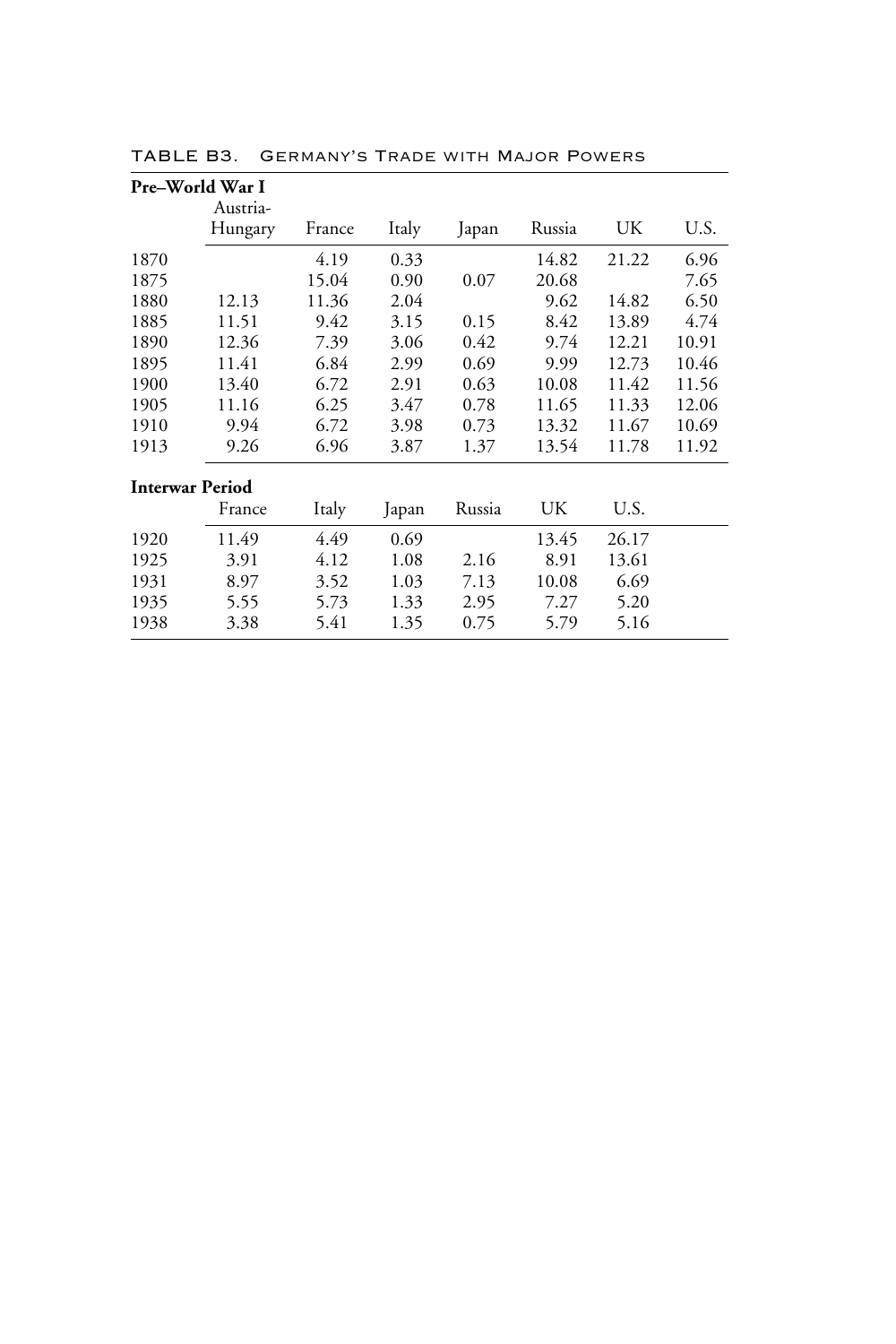| Pre–World War I        |                     |         |         |                  |       |       |        |
|------------------------|---------------------|---------|---------|------------------|-------|-------|--------|
|                        | Austria-<br>Hungary | France  | Germany | Japan            | UK    | U.S.  | Russia |
| 1870                   | $18.1^{a}$          | 29.19   | 1.09    |                  | 21.57 | 4.48  | 3.50   |
| 1875                   | 19.02               | 37.93   | 2.74    |                  | 14.37 | 3.23  | 3.36   |
| 1880                   | 14.76               | 24.58   | 6.11    |                  | 9.42  | 5.53  | 4.39   |
| 1885                   | 12.47               | 16.24   | 8.33    |                  | 8.88  | 4.36  | 4.05   |
| 1890                   | 10.28               | 12.60   | 13.29   | 0.08             | 12.68 | 10.56 | 5.89   |
| 1895                   | 8.66                | 11.97   | 13.53   | 0.74             | 10.51 | 10.23 | 5.62   |
| 1900                   | 9.25                | 10.03   | 12.67   | 0.64             | 10.26 | 10.29 | 4.76   |
| 1905                   | 8.13                | 9.97    | 14.52   | 0.49             | 11.40 | 11.81 | 6.04   |
| 1910                   | 8.06                | 10.40   | 16.28   | 0.56             | 12.08 | 11.47 | 5.83   |
| 1913                   | 7.89                | 8.57    | 16.39   | 1.06             | 12.70 | 13.22 | 4.59   |
| <b>Interwar Period</b> |                     |         |         |                  |       |       |        |
|                        | France              | Germany | Japan   | Russia           | UK    | U.S.  |        |
| 1920                   | 10.57               | 6.06    | 0.89    | 0.27             | 17.32 | 28.10 |        |
| 1925                   | 9.87                | 11.77   | 0.27    | $1.2^{b}$        | 10.30 | 18.16 |        |
| 1931                   | 8.71                | 12.01   | 0.36    | 3.91             | 11.20 | 11.60 |        |
| 1935                   | 6.12                | 18.00   | 0.46    | 1.86             | 7.61  | 10.39 |        |
| 1938                   | 2.65                | 20.92   | 0.35    | 0.5 <sup>c</sup> | 6.18  | 9.80  |        |

TABLE B4. Italy's Trade with Major Powers

a 1871 figure used for trade with Austria-Hungary.

b1926 figure used for trade with Russia c 1937 figure used for trade with Russia.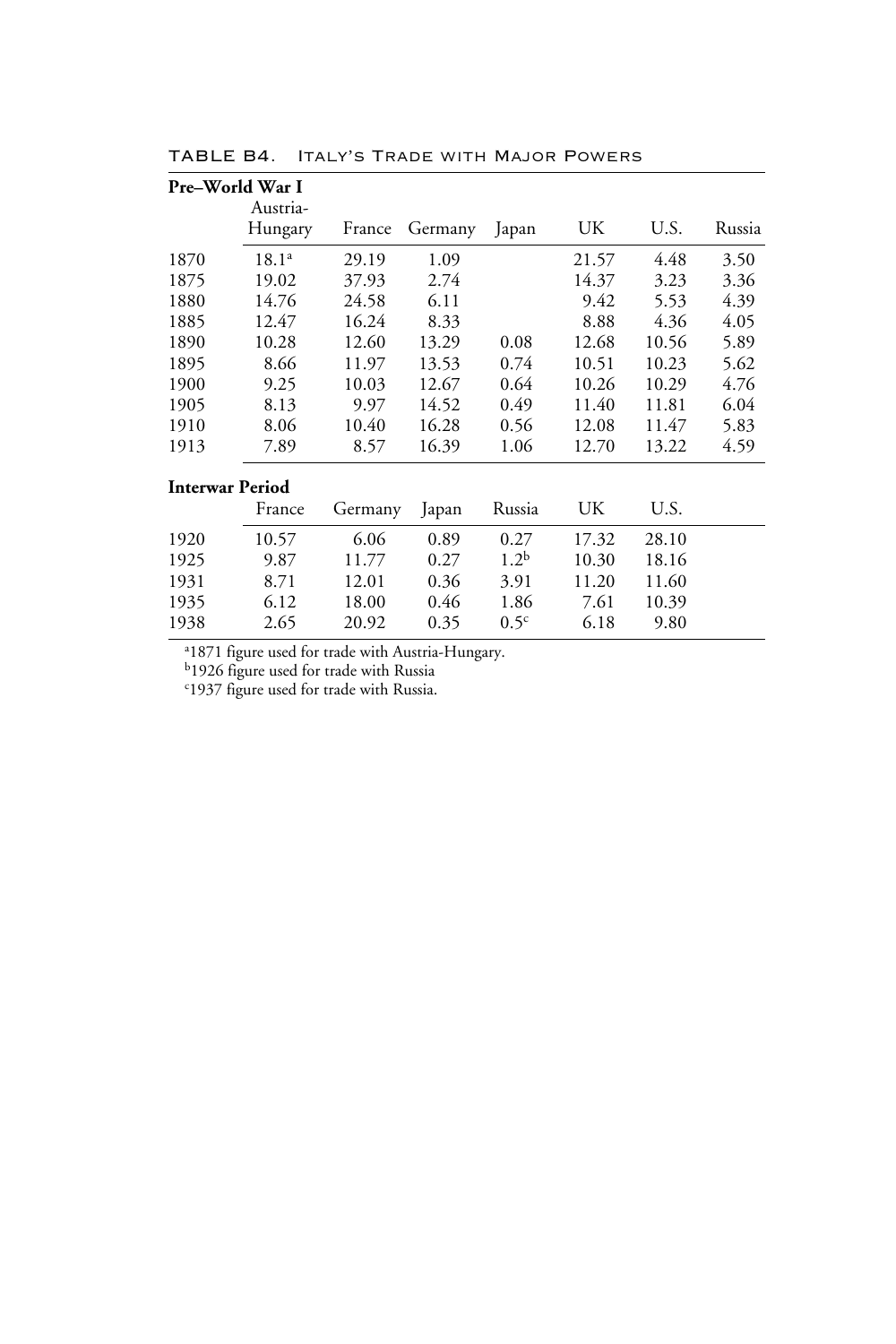|                        | Pre–World War I |                   |         |        |        |       |                |
|------------------------|-----------------|-------------------|---------|--------|--------|-------|----------------|
|                        | Austria-        |                   |         |        |        |       |                |
|                        | Hungary         | France            | Germany | Italy  | Russia | UK    | U.S.           |
| 1870                   |                 |                   |         |        |        | 19.40 | 8.56           |
| 1875                   |                 | $20.5^{\rm a}$    | 1.84    |        |        | 29.21 | 21.15          |
| 1880                   |                 | 14.9 <sup>b</sup> | 1.75    |        |        | 28.38 | 27.51          |
| 1885                   |                 | 9.62              | 3.29    |        |        | 19.22 | 23.08          |
| 1890                   | 0.24            | 8.89              | 5.60    | 0.25   | 0.51   | 18.25 | $17.4^{\circ}$ |
| 1895                   | 0.17            | 9.89              | 5.67    | 1.35   | 1.13   | 12.65 | 14.88          |
| 1900                   | 0.95            | 5.21              | 6.26    | 1.45   | 0.18   | 21.59 | 15.14          |
| 1905 <sup>d</sup>      | 0.45            | 5.17              | 5.81    | 1.42   | 1.37   | 14.14 | 22.36          |
| 1910                   | 0.43            | 5.45              | 6.68    | 1.26   | 0.57   | 14.93 | 23.11          |
| 1913                   | $0.4^e$         | 4.28              | 10.04   | 1.84   | 0.62   | 17.87 | 29.71          |
| <b>Interwar Period</b> |                 |                   |         |        |        |       |                |
|                        | France          | Germany           | Italy   | Russia | UK     | U.S.  |                |
| 1920                   | 1.68            | 0.58              | 0.55    | 0.18   | 10.93  | 39.59 |                |
| 1925                   | 1.29            | 2.46              | 0.21    | 0.33   | 4.97   | 28.93 |                |
| 1931                   | 0.89            | 2.56              | 0.27    | 1.52   | 3.95   | 23.97 |                |

1938 0.92 3.62 0.25 0.31 3.81 24.20

TABLE B5. Japan's Trade with Major Powers

a 1876 figure used for trade with France.

b1881 figure used for trade with France. c 1891 figure used for trade with the US.

<sup>d</sup>1906 figures used.

e 1912 figure used for trade with Austria-Hungary.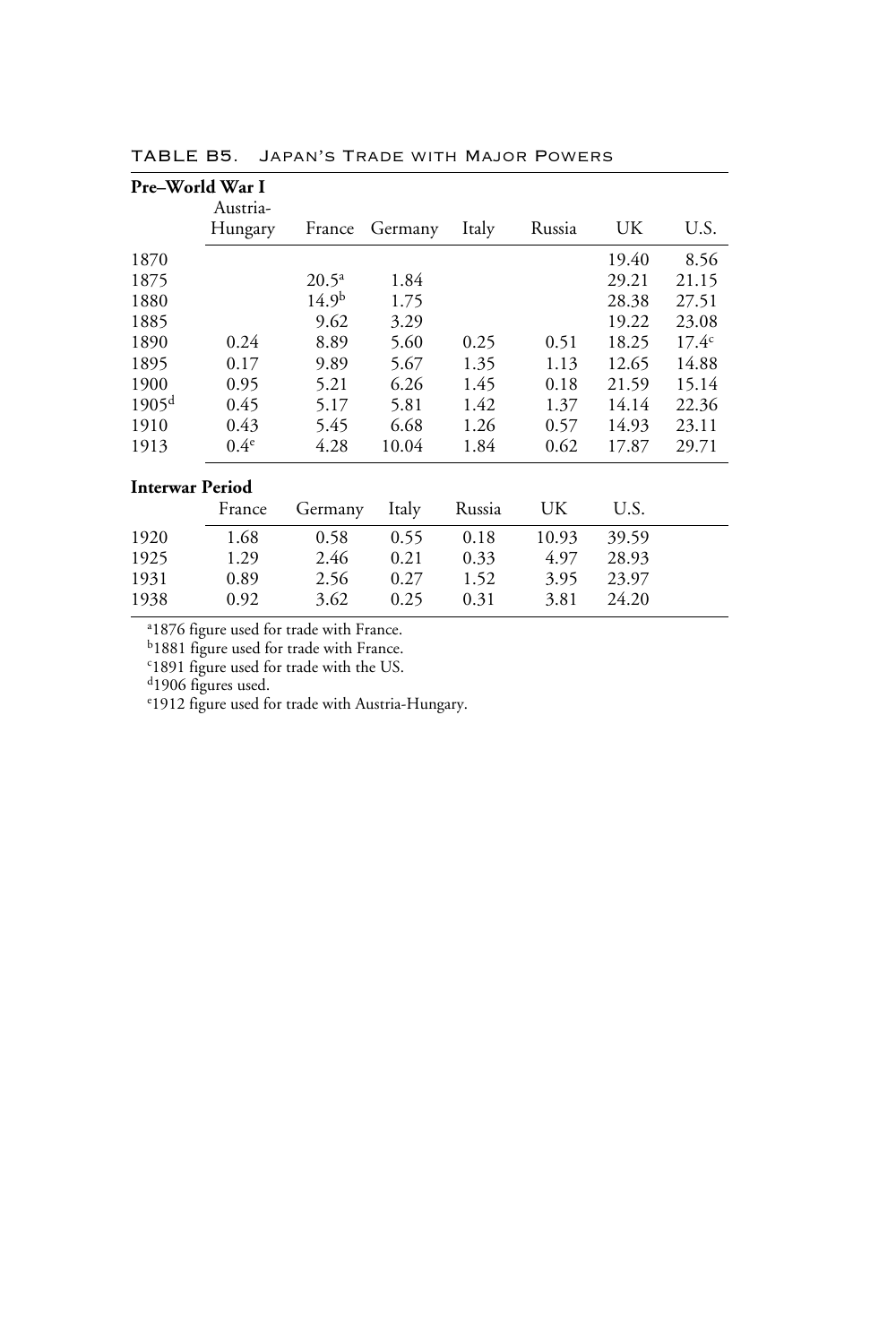| Pre-World War I        |                   |         |         |       |                  |       |      |
|------------------------|-------------------|---------|---------|-------|------------------|-------|------|
|                        | Austria-          |         |         |       |                  |       |      |
|                        | Hungary           | France  | Germany | Italy | Japan            | UK    | U.S. |
| 1870                   |                   | 9.09    | 36.25   | 2.61  |                  | 42.79 | 1.00 |
| 1875                   | 4.86              | 8.93    | 37.96   | 2.03  |                  | 21.85 |      |
| 1880                   | 5.37              | 9.69    | 18.87   | 2.88  |                  | 16.81 |      |
| 1885                   | 5.56              | 6.08    | 20.85   | 3.79  |                  | 19.12 |      |
| 1890                   | 4.41              | 8.02    | 30.33   | 4.23  | 0.12             | 24.73 | 1.69 |
| 1895                   | 3.47              | 7.83    | 28.91   | 3.59  | 0.40             | 24.58 | 1.75 |
| 1900                   | 4.22              | 7.63    | 32.63   | 3.53  | 0.06             | 20.58 | 1.95 |
| 1905                   | 4.71              | 8.23    | 44.30   | 5.49  | 0.6 <sup>a</sup> | 26.47 | 4.20 |
| 1910                   | 4.30              | 7.92    | 46.51   | 4.99  | 0.22             | 24.55 | 4.08 |
| 1913                   | 3.49              | 7.96    | 45.46   | 3.64  | 0.28             | 18.74 | 4.25 |
| <b>Interwar Period</b> |                   |         |         |       |                  |       |      |
|                        | France            | Germany | Italy   | Japan | UK               | U.S.  |      |
| 1925                   | 1.85              | 16.64   | 2.86    | 1.11  | 16.19            | 11.98 |      |
| 1931                   | 2.76              | 28.17   | 4.54    | 2.42  | 18.00            | 13.32 |      |
| 1935                   | 7.65              | 18.66   | 3.73    | 2.80  | 25.00            | 8.02  |      |
| 1938                   | 4.70              | 5.97    |         | 0.90  | 22.42            | 18.26 |      |
|                        | Post-World War II |         |         |       |                  |       |      |
|                        | China             | France  | UK      | U.S.  |                  |       |      |
| 1950                   | 22.49             |         |         |       |                  |       |      |
| 1955                   | 40.93             | 1.36    | 3.90    | 0.29  |                  |       |      |
| 1960                   | 31.04             | 1.87    | 3.28    | 0.58  |                  |       |      |
| 1965                   | 5.53              |         |         |       |                  |       |      |
| 1970                   | 0.52              |         |         |       |                  |       |      |
| 1975                   | 0.40              |         |         |       |                  |       |      |
| 1980                   | 0.34              | 4.15    | 1.40    | 1.38  |                  |       |      |
| 1985                   | 2.47              | 5.23    | 1.94    | 3.56  |                  |       |      |
| 1990                   | 4.24              | 4.76    | 2.62    | 4.33  |                  |       |      |
| 1992                   | 7.29              | 6.22    | 2.40    | 5.34  |                  |       |      |

TABLE B6. Russia's Trade with Major Powers

a 1906 figure used for trade with Japan.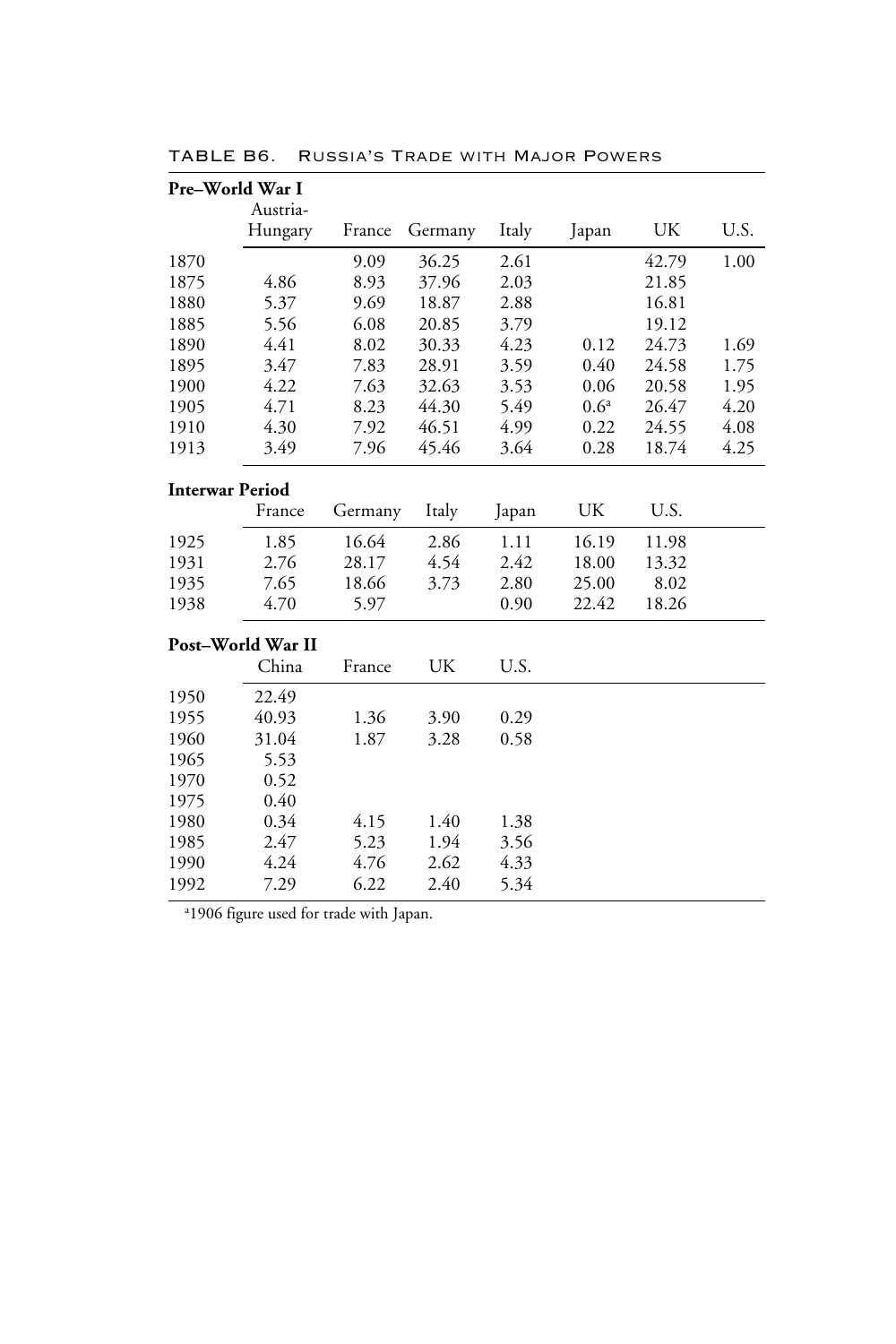| Pre-World War I        |                   |         |                  |       |        |        |       |
|------------------------|-------------------|---------|------------------|-------|--------|--------|-------|
|                        | Austria-          |         |                  |       |        |        |       |
|                        | Hungary           | France  | Germany          | Italy | Japan  | Russia | U.S.  |
| 1870                   | 0.6 <sup>a</sup>  | 11.81   | 8.64             | 2.68  | 0.37   | 7.12   | 16.15 |
| 1875                   | 0.56              | 14.05   | 7.2 <sup>b</sup> | 2.58  | 0.64   | 6.51   | 20.70 |
| 1880                   | 0.33              | 12.24   | 6.86             | 1.46  | 0.63   | 3.97   | 22.84 |
| 1885                   | 0.46              | 7.89    | 6.14             | 1.49  | 0.40   | 3.42   | 17.04 |
| 1890                   | 0.81              | 8.96    | 6.62             | 1.58  | 0.75   | 4.31   | 18.88 |
| 1895                   | 0.62              | 12.86   | 9.97             | 1.82  | 1.21   | 6.65   | 25.45 |
| 1900                   | 0.64              | 12.06   | 9.70             | 2.00  | 1.85   | 5.40   | 27.61 |
| 1905                   | 1.22              | 11.70   | 10.83            | 2.60  | 2.11   | 6.65   | 24.23 |
| 1910                   | 1.92              | 9.03    | 11.21            | 2.84  | 1.57   | 6.75   | 19.34 |
| 1913                   | 0.99              | 7.13    | 9.99             | 2.55  | 2.06   | 4.73   | 15.66 |
| <b>Interwar Period</b> |                   |         |                  |       |        |        |       |
|                        | France            | Germany | Italy            | Japan | Russia | U.S.   |       |
| 1920                   | 6.71              | 1.82    | 1.73             | 1.75  |        | 21.31  |       |
| 1925                   | 7.41              | 4.78    | 1.94             | 1.17  | 1.13   | 15.46  |       |
| 1931                   | 5.81              | 6.79    | 2.22             | 1.07  | 3.07   | 10.55  |       |
| 1935                   | 3.75              | 4.47    | 1.49             | 1.15  | 2.44   | 10.11  |       |
| 1938                   | 3.12              | 3.95    | 1.09             | 0.96  | 1.93   | 10.34  |       |
|                        | Post-World War II |         |                  |       |        |        |       |
|                        | China             | France  | Russia           | U.S.  |        |        |       |
| 1950                   |                   | 3.21    |                  | 7.26  |        |        |       |
| 1955                   |                   | 3.11    | 1.39             | 10.16 |        |        |       |
| 1960                   |                   | 2.63    | 1.60             | 11.73 |        |        |       |
| 1965                   |                   | 3.60    |                  | 11.62 |        |        |       |
| 1970                   |                   | 4.52    |                  | 12.55 |        |        |       |
| 1975                   | 0.31              | 6.26    |                  | 9.40  |        |        |       |
| 1980                   | 0.40              | 7.19    | 0.90             | 10.77 |        |        |       |
| 1985                   | 0.55              | 8.27    | 0.80             | 13.48 |        |        |       |
| 1990                   | 0.59              | 9.23    | 0.68             | 11.26 |        |        |       |
| 1992                   | 0.65              | 9.70    | 0.55             | 10.94 |        |        |       |

TABLE B7. The United Kingdom's Trade with Major Powers

a 1871 figure used for trade with Austria-Hungary.

<sup>b</sup>1876 figure used for trade with Germany.